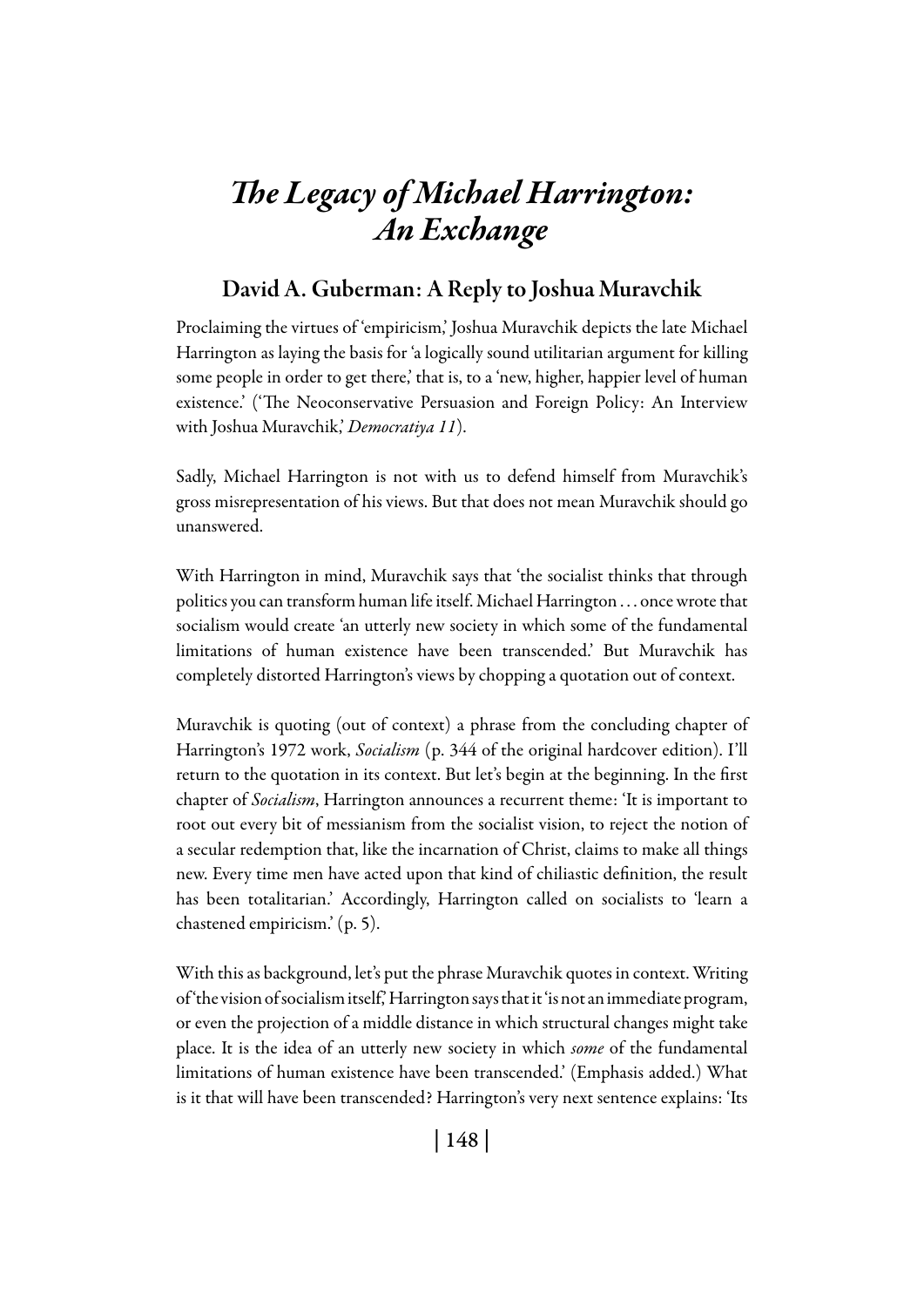#### GUBERMAN & MURAVCHIK | Harrington's Legacy

most basic premise is that man's battle with nature has been completely won and there is therefore more than enough of material goods for everyone.' (p. 344).

It should be clear that Harrington is not attempting a utilitarian, or any other kind of argument for killing people in the name of some higher good. Just to be on the safe side, however, Harrington goes on to 'insist upon the limitations of socialism as a prelude to describing how it seeks to break through so many of our present limits. It proposes a solution not to all human ills, but only to those based on the economic, social and political conditions of life.' Indeed, Harrington writes that 'I want to avoid that absolutist view of socialism that makes it so transcendent that true believers are driven to a totalitarian rage in the effort to create a perfect order; on the other hand, I want to suggest the truly unprecedented possibilities for human change that exist today.' (p. 345).

Muravchik may no longer hold to the vision of a socialist – which for Harrington necessarily meant democratic – society. But that is no reason for misrepresenting Harrington. And his cavalier mistreatment of Harrington does not inspire confidence in Muravchik's other judgments.

#### Joshua Muravchik: A Rejoinder to David A. Guberman

Contrary to David Guberman's aspersion, I have taken nothing out of context. I did not say that Harrington was a Communist or supporter of totalitarianism. What I said was that totalitarianism flowed from the absurd utopian promises of socialism. Yes, Harrington criticized 'messianism' and chilias[m], but that does not prove he did not indulge in these. (It is common, by analogy, for people who disparage blacks or Jews to say that racism or anti-Semitism are bad things.) Mr. Guberman's proof – that Harrington said that only *some*, and not *all* of the 'fundamental limitations of human existence [will be] transcended' under socialism – is risible. True, Harrington did not promise that socialism would spell an end to disease or death, but 'only' an end to 'those [human ills] based on the economic, social and political conditions of life.'

Mr. Guberman claims that when I quote Harrington's words about 'an utterly new society' in which fundamental limits are transcended I take him out of context. To substantiate his accusation, Mr. Guberman offers Harrington's 'very next sentence' which he believes attenuates Harrington's utopianism. But why stop with one sentence? Let us look at the rest of Harrington's paragraph to see whether it is me

| 149 |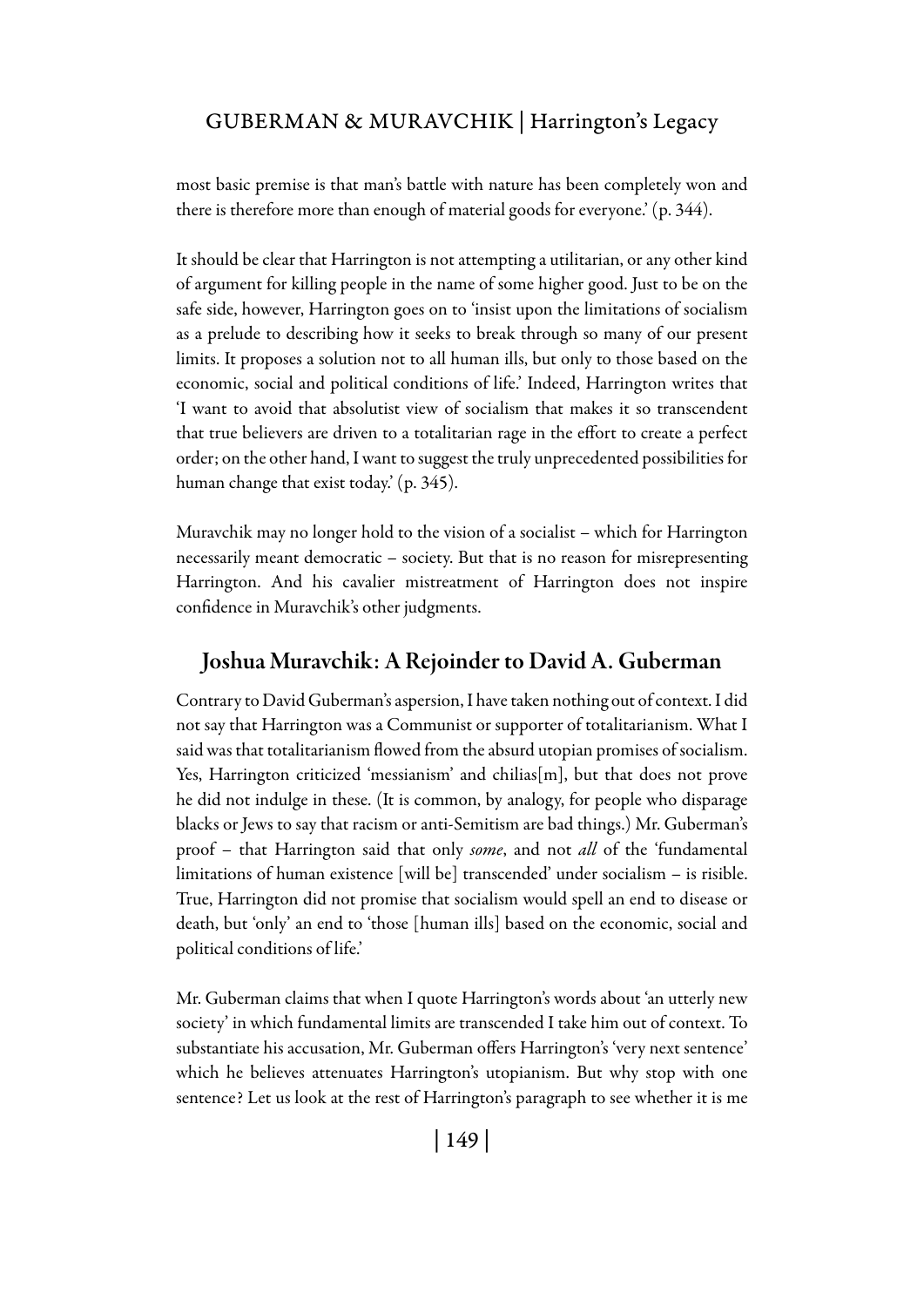### Democratiya 12 | Spring 2008

or Mr. Guberman who is taking Harrington out of context. Here is the remainder in full:

As a result of this unprecedented change in the environment, a psychic mutation takes place: invidious competition is no longer programmed into life by the necessity of a struggle for scarce resources; cooperation, fraternity and equality become natural. In such a world man's social productivity will reach such heights that compulsory work will no longer be necessary. And as more and more things are provided free, money, that universal equivalent by means of which necessities are rationed, will disappear.

If this weren't enough to establish Harrington as a utopian, later in the chapter he continues: 'in the more distant future it is not only possible but necessary for society to enter the Kingdom of Freedom ... The sentence decreed in the Garden of Eden will have been served.' That sentence, of course, had three components – for Adam, Eve and the snake. It is easy to see how – in Harrington's vision – the curse upon man would be lifted. Work will no longer be necessary. But how will this pardon work for women? Will childbirth cease to be painful under socialism? Harrington is not explicit, but he does point out that 'the human body has been changing under capitalism,' that 'height is increasing ... biological prowess ha[s] been dramatically extended. A higher living standard ... can make people more beautiful.' Then he continues:

It is certain that we are on the eve of psychic mutations, that our unprecedented man-made environments are going to produce new kinds of people. The question is not whether this will happen, but how it will take place: under commercial priorities ... ; under totalitarian control ... : or consciously chosen and shaped by a free political and social movement.

I am not sure what exactly this hocus pocus means, but perhaps it includes obstetric relief.

As for the snake, I can find nothing in Harrington's vision of socialism to offer the poor beast any hope, and Harrington's references to 'man's battle with nature' suggest that he had yet to take environmentalism fully on board.

Is it possible to drink as deeply of utopianism as Harrington did without crossing the line to violent revolution and totalitarianism? Yes. My point was

| 150 |